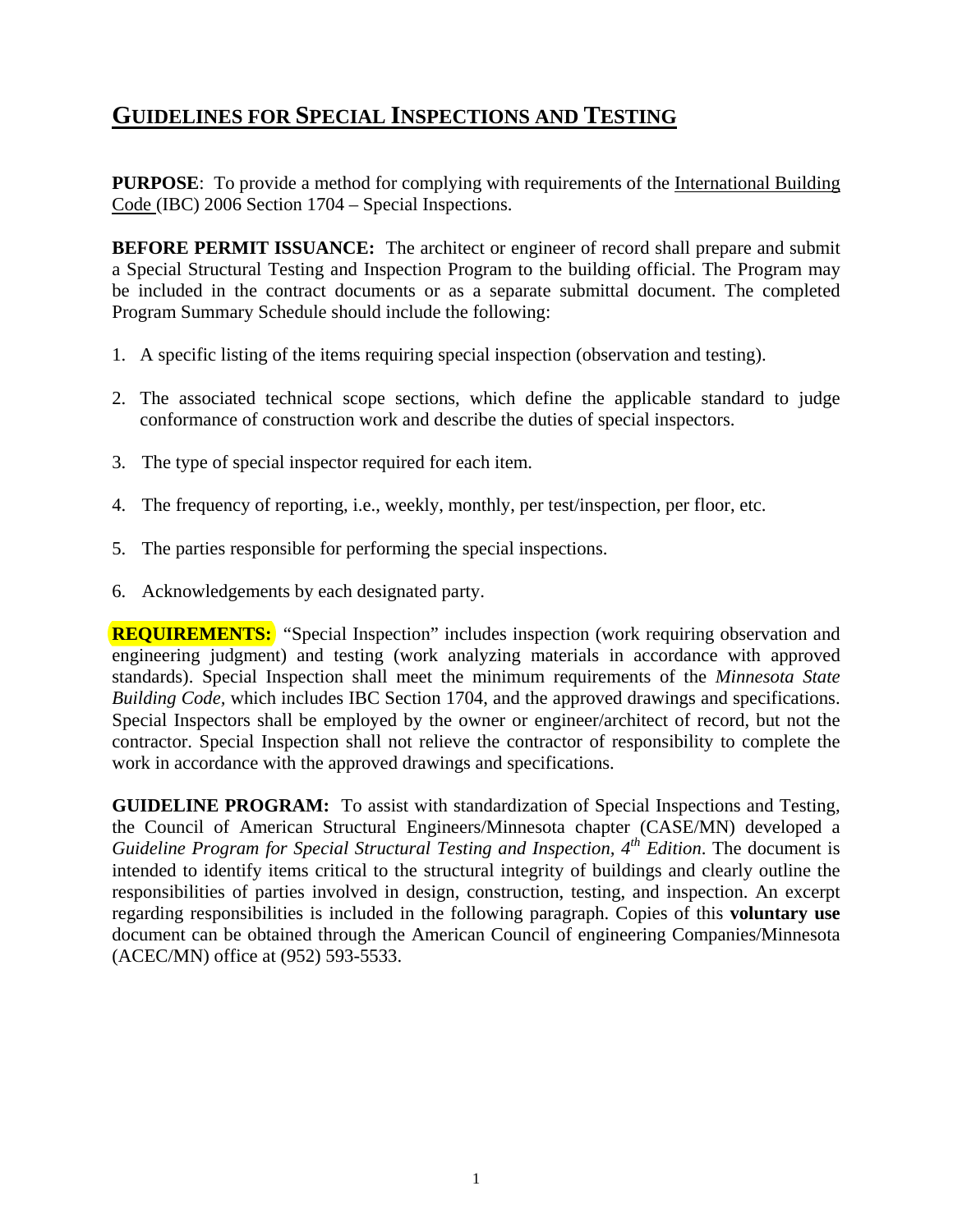## **1.05 Responsibilities**

#### A. **Special Structural Testing and Inspection**

### 1. Special Inspectors:

- a. Sign the Special Structural Testing and Inspection Summary Schedule in conjunction with other responsible parties prior to commencement of construction.
- b. If requested, attend a pre-construction meeting to review the scope of special structural testing and inspection.
- c. Test and/or inspect the work assigned for conformance with the building department approved design drawings, specifications and applicable material and workmanship provisions of the Code. Perform testing and inspection in a timely manner to avoid delay of work.
- d. Bring discrepancies to the immediate attention of the contractor for correction, then, if uncorrected after a reasonable period of time, to the attention of the Structural Engineer of Record, the Building Official, and to the Architect.
- e. Submit test and/or inspection reports to the Building Official, Contractor, the Structural Engineer of Record, and other designated persons in accordance with the Special Structural Testing and Inspection Summary Schedule.
- f. Submit a final signed report stating whether the work requiring special inspection was, to the best of the inspector's knowledge, in conformance with the approved plans, specifications and the applicable workmanship provisions of the Code.
- 2. Architect of Record (or other prime consultant):
	- a. Complete and sign the Special Structural Testing and Inspection Summary Schedule in conjunction with other responsible parties prior to commencement of construction. Provide a completed copy of the schedule to all signed parties including Building Official.
	- b. If appropriate, arrange and attend a pre-construction meeting to review the scope of special structural testing and inspection. Include Contractor, Building Official, SER, Testing Agency and other parties concerned.
	- c. Coordinate the flow of reports and related information to expedite resolution of construction issues.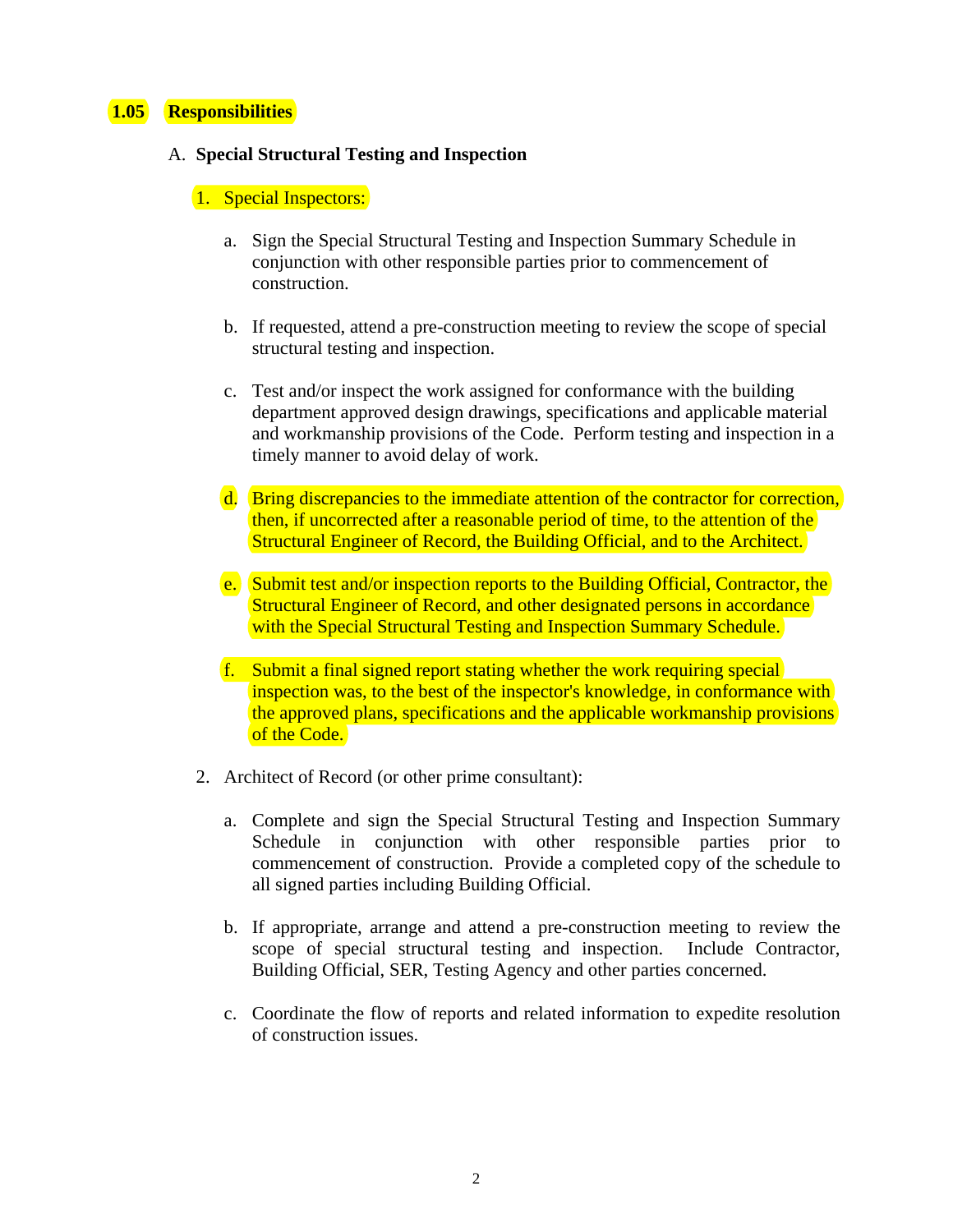## 3. Structural Engineer of Record (SER):

- a. Identify items requiring special structural testing and inspection including special cases.
- b. Define "type" of special inspector required for "description" of work indicated on the special structural testing and inspection schedule.
- c. Complete and sign the Special Structural Testing and Inspection Summary Schedule prior to commencement of construction.
- d. If requested, attend a pre-construction meeting to review the scope of special structural testing and inspection.
- e. Review reports submitted by special inspectors.
- f. If engaged as a special inspector, provide special structural testing and inspection services as previously described.
- 4. Testing Agency:
	- a. Sign the Special Structural Testing and Inspection Summary Schedule in conjunction with other responsible parties prior to commencement of construction.
	- b. If requested, attend a pre-construction meeting to review the scope of special structural testing and inspection.
	- c. When engaged as a special inspector, provide special structural testing and inspection services as previously described.
- 5. Contractor:
	- a. Sign the Special Structural Testing and Inspection Summary Schedule in conjunction with other responsible parties prior to commencement of construction.
	- b. If requested, attend a pre-construction meeting to review the scope of special structural testing and inspection.
	- c. Post or make available the Special Structural Testing and Inspection Summary Schedule within its office at the job site. Also, provide adequate notification to those parties designated on the schedule so they may properly prepare for and schedule their work.
	- d. Provide the special inspectors access to the approved drawings and specifications at the job site.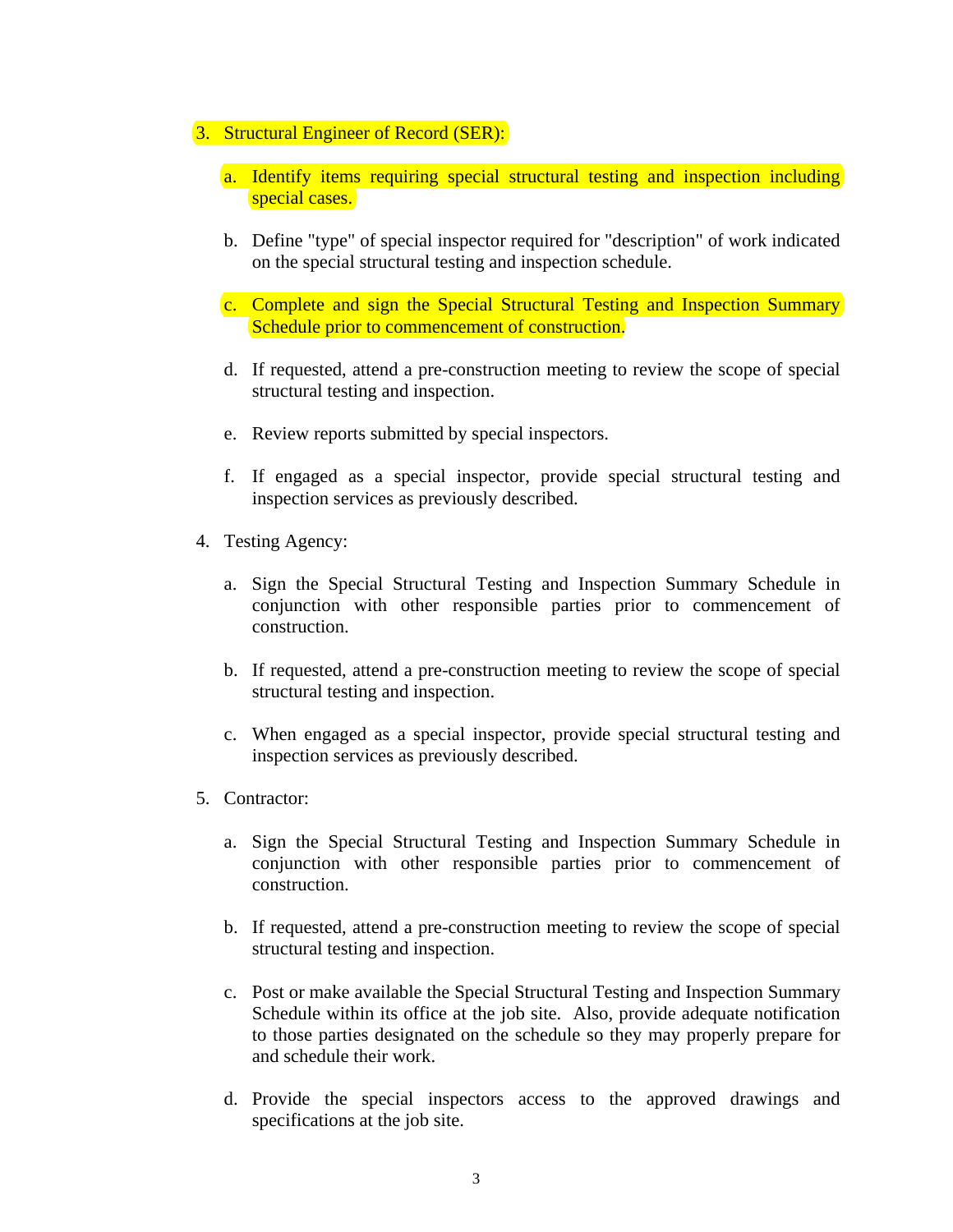- e. Review reports submitted by special inspectors.
- f. Retain at the job site all reports submitted by the special inspectors for review by the building official upon request.
- g. Correct in a timely manner, deficiencies identified in inspection and/or testing reports.
- h. Provide the special inspector safe access to the work requiring inspection and/or testing.
- i. Provide labor and facilities to provide access to the work and to obtain, handle and deliver samples, to facilitate testing and inspection and for storage and curing of test samples.
- j. Verification of conformance of the work within specified construction tolerances is solely the Contractor's responsibility.
- 6. Fabricator:
	- a. Sign the Special Structural Testing and Inspection Summary Schedule in conjunction with other responsible parties prior to commencing construction.
	- b. Submit a Certificate of Compliance to the Building Official, Special Inspector, and Structural Engineer of Record that the work was performed in accordance with the approved plans and specifications.
- 7. Building Official (Typical responsibilities noted for information only):
	- a. Determine work which, in the Building Officials opinion, involves unusual hazards or conditions in accordance with the International Building Code (IBC).
	- b. Review special inspector qualifications.
	- c. Accept and sign the completed Special Structural Testing and Inspection Summary Schedule.
	- d. Review all fabricators who perform work in their shop, which requires special inspection.
	- e. Review reports and recommendations submitted by the special inspectors.
	- f. Review the "final signed reports" submitted by the special inspector(s). These documents should be accepted and approved by the building department prior to issuance of a Certificate of Occupancy.